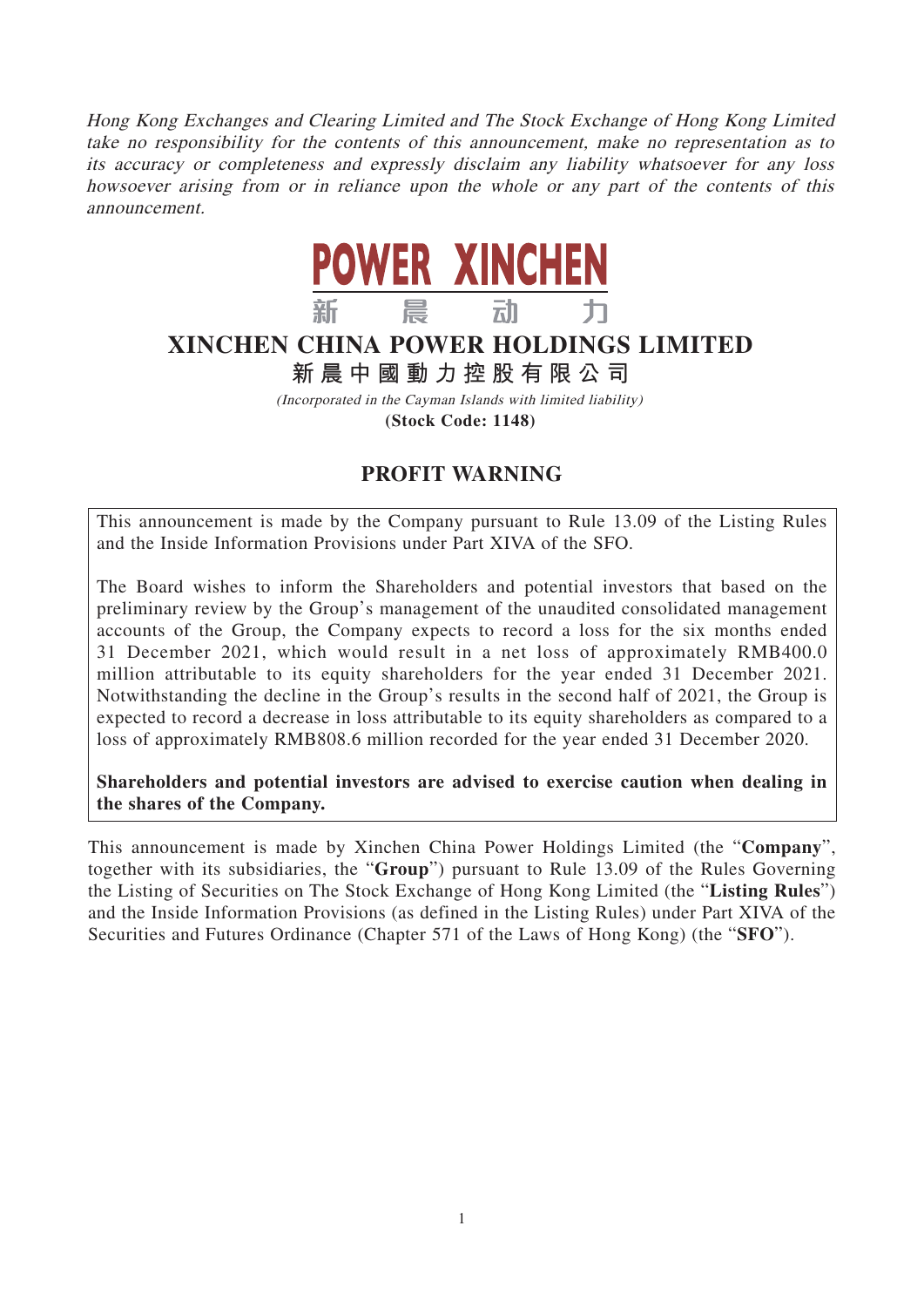As stated in the Company's profit alert announcement dated 30 July 2021 and its interim results announcement dated 19 August 2021 which disclosed, among other things, that the Group recorded an unaudited consolidated net profit of approximately RMB32.12 million for the six months ended 30 June 2021 as compared to a loss for the same period of last year. The board (the "**Board**") of directors of the Company wishes to inform the shareholders of the Company (the "**Shareholders**") and potential investors that based on the preliminary review by the Group's management of the unaudited consolidated management accounts of the Group, the Company expects to record a loss for the six months ended 31 December 2021, which would result in a net loss of approximately RMB400.0 million attributable to its equity shareholders for the year ended 31 December 2021. Notwithstanding the decline in the Group's results in the second half of 2021, the Group is expected to record a decrease in loss attributable to its equity shareholders as compared to the loss of approximately RMB808.6 million recorded for the year ended 31 December 2020.

The Board believes that the expected loss for the second half of 2021 as compared to a net profit for the first half of 2021 is mainly attributable to the following reasons:

- 1) a potential provision for impairment loss of approximately RMB20.9 million on property, plant and equipment and intangible assets in relation to the Group's traditional engine business;
- 2) additional amortization expense of intangible assets of approximately RMB61.6 million due to the decrease in expected saleable units of intangible assets;
- 3) provision for impairment loss of approximately RMB7.2 million on inventories due to the decrease in net realizable value of the aged inventory items; and
- 4) provision for impairment loss of approximately RMB298.9 million in relation to the Group's certain trade receivables based on the expected credit loss model.

The Company is still in the process of finalizing the annual results of the Group for the year ended 31 December 2021 along with the completion of the annual audit and the final figures may vary from those disclosed in this announcement. The information contained in this announcement is only based on the preliminary assessment by the Group's management of the unaudited consolidated management accounts of the Group and information currently available, and is not based on any figures or information that have been audited or reviewed by the Company's auditors. The Company expects that the announcement of the audited annual results of the Group for the year ended 31 December 2021 will be published in late March 2022